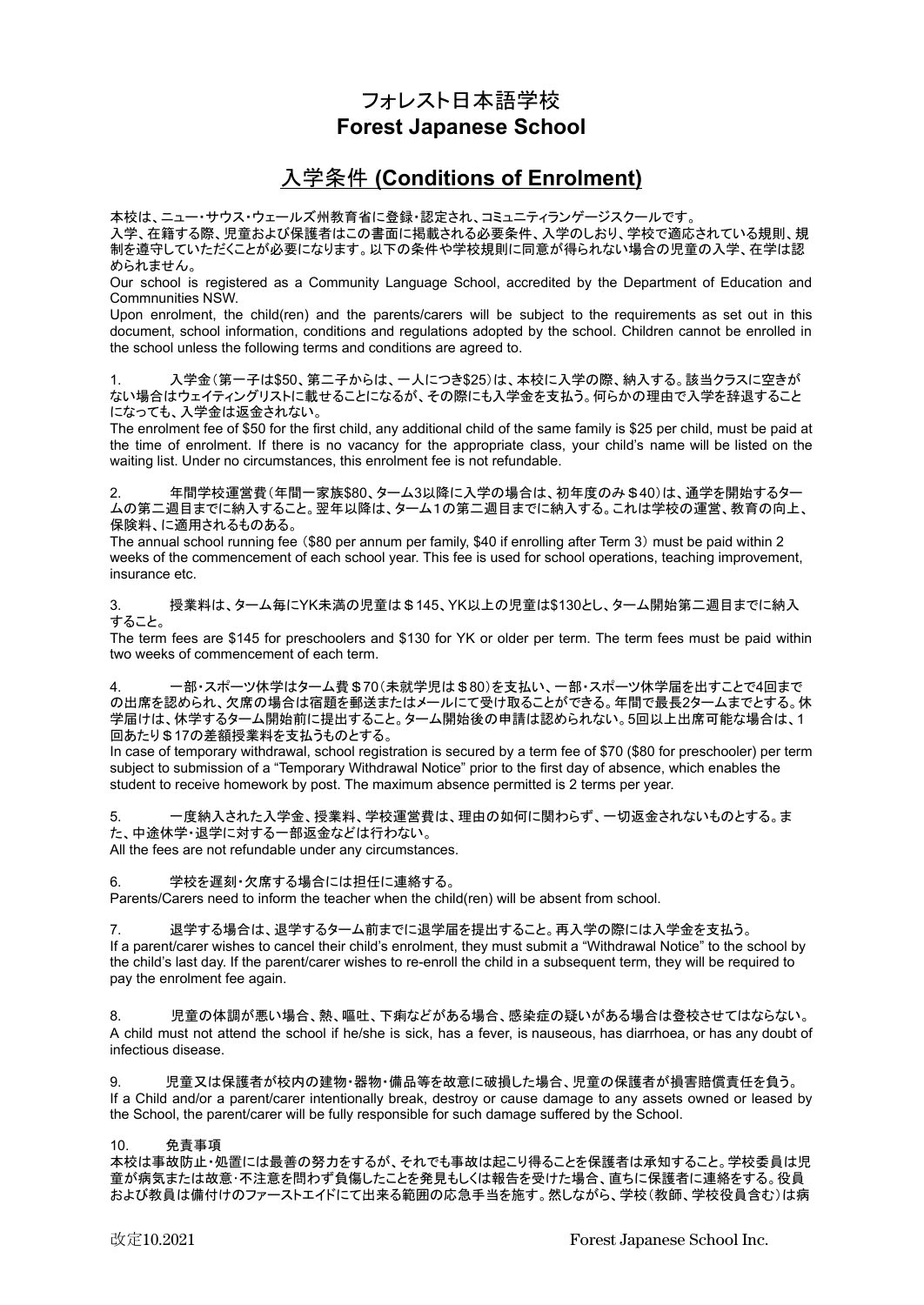気や事故による結果に対しいかなる責任も負わず、またいかなる状況においても学校は偶発的または結果的な損害に対 して賠償責任を負わないものとする。全ては当時者及びその保護者の責任とする。

Despite the best endeavours on the part of the school to prevent accidents, parents/carers acknowledge that accidents may occur. If the school committee finds or receives report that a child becomes ill or is injured in any way, the school staff will attempt to contact parents/carers as soon as possible. First aid will be provided for a sick or injured child to the best. However, the school (including teachers and committee members,) accepts no responsibility for the outcome of illness or injury. Under no circumstances will the school (including teachers and committee members) be liable for any incidental or consequential damages. The parents/carers of the child and the parties involved in the accident will be fully responsible for these illness or injury.

#### 11. 緊急対応

児童が緊急に医療行為を必要としているとみなした場合、学校は保護者の緊急連絡先に直ちに連絡すると同時に救急車 を呼び、その際保護者不在であれば学校委員などが付き添う。その際の費用の全ては保護者が負担する。

If it appears to the school staff that the child needs urgent medical attention, the school staff will attempt to contact parents/carers, while at the same time calling an ambulance. School committee will attend the child if the parents/carers can not be present immediately. Any expense incurred must be borne by the parents/carers.

#### 12. 学校役員

この学校の運営および事務は、保護者会によって選出された役員4名が遂行し、保護者は学校活動を円滑に行うための 協力をする。保護者は当番制で学校の運営を支援する。また、ボランティアとして授業や学校活動の手伝いをする。役員 の子弟は、一人分の授業料を免除される。子弟が2名以上の場合は、第一子の授業料を免除するものとする。 役員免除対象者制度を設けているが、免除対象外の保護者で、何らかの理由により翌年度の役員を引き受けることが不 可能な場合には、\$250の役員免除金によって賄うことができる。なお、一度支払われた免除金は、翌年の役員を引き受 けることになった場合以外は、いかなる理由においても返金されない。また、役員任期中の者、もしくは来期の役員選出 後, その者が何らかの理由により役員を継続することができなくなった場合、またはその子弟が学校を退学する場合は、 免除金と同等の金額を支払うこと。ただし、引っ越し、帰国などにより通学不可能になった場合はその限りではない。 また、役員業務を遂行できる日本語能力がない保護者は、毎ターム(年間4回)お茶当番に入ることにより免除対象となり 得る。

This school is run by the School Committee which is composed of four volunteer parents/carers. They are elected and approved at a general meeting and are required to cooperate in order to run all the school activities smoothly. Parent duty positions are rotated over the duration of the terms and parents/carers are required to assist in classes and school activities if necessary.

Parents/Carers are represented by the Committee, which is responsible for all operational decisions and matters. Certain parents/carers may be provided with exemptions from Committee responsibilities under specific circumstances. Parents/Carers who are not eligible for exemptions may be released from Committee duties by donating an exemption fee of \$250 to be put towards school operations.

This exemption fee is not refundable under any circumstances except if a parent/carer joins the committee during a committee period for which they had firstly paid the exemption fee. Once assigned to a new committee position at or after commencement of the serving period, a parent will incur a penalty fee in the same amount as the exemption fee if they decide to withdraw from the position or cancel the child(ren)'s enrolment. The only exception to this rule is when the parent/carer's family moves to another location rendering them unable to attend the school.

In addition, if you feel you do not possess adequate Japanese ability to carry out School Committee roles, you can be exempted from being chosen for a School Committee by nominating yourself for the Tea Duty role (Ochatouban) once every term (4 times a year).

注:学校の条件や規則に関して変更及び更新が生じた場合は、すみやかに保護者へ通達するものとする。 Note: You will be informed if any of school conditions, regulations or terms in this document are changed or updated.

注:2020年に発生したCovid-19のような世界的な感染症発生による緊急事態時には、運営役員の判断により学校運営 に一時的な変更を決定する場合がある。授業日数、授業時間、授業の方法も例外ではない。その際には速やかに保護者 へ通達するものとする。

Note: In the event of an emergency situation due to a global infectious disease outbreak, such as the Covid-19 outbreak that occurred in 2020, the committee may decide to make temporary changes to the school's operations. There will be no exceptions to the rules regarding the number of class days, class hours, teaching methods. In such cases, parents will be notified immediately.